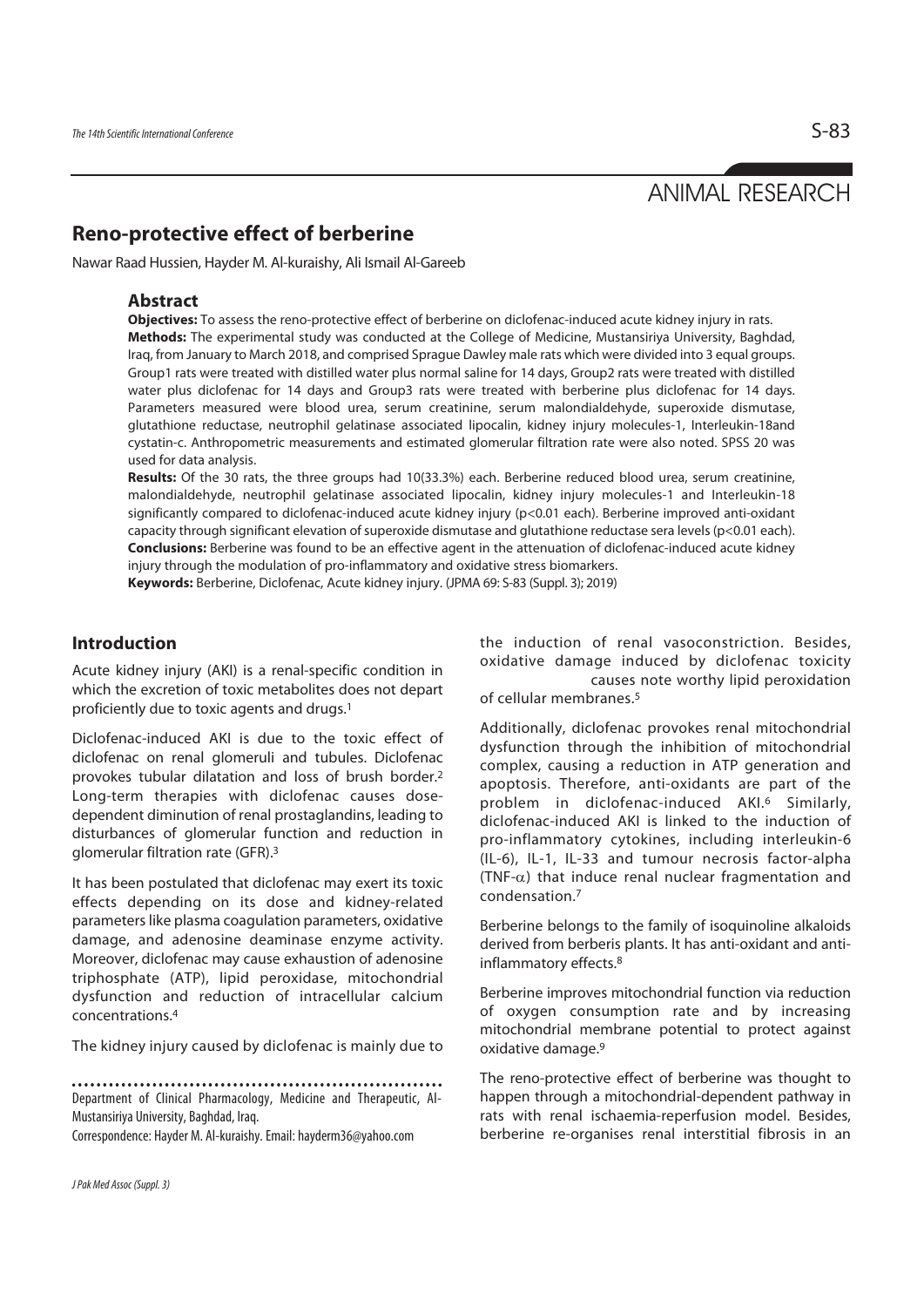obstructed kidney and protects against the renal damage caused by hypertension in rats.10

The current study was planned to assess the renoprotective effect of berberine on diclofenac-induced AKI in rats.

### **Materials and Methods**

The experimental study was conducted in the Department of Pharmacology, College of Medicine, Mustansiriya University, Baghdad, Iraq from January to March, 2018, and comprised Sprague Dawley male rats aged 2-3 months and weighing 200-350g. The animals were kept at a suitable room temperature with artificial 12/12hrs light-dark cycle. After acclimatisation period of one week, the rats were randomly divided into three equal groups. The experimental procedures were done according to the ethics for the care and use of laboratory animals in research and permission was obtained from the institutional ethical committee. All care and efforts were done to reduce animal suffering. The study procedure and method for induction of AKI was in line with literature.11

Group 1 rats were treated with distilled water 5ml/kg for 14 days and on days 6-12 they received daily intraperitoneal injection of normal saline 5ml/kg. Group 2 rats were treated with distilled water 5ml/kg for 14 days and on days 6-12 they received daily intra-peritoneal injection of diclofenac 15ml/kg (voltarin 15mg, Medopharm, Czech Republic). Group 3 rats were treated with berberine 100mg/kg (Natureganics, USA) for 14 days and on days 6- 12 they received daily intra-peritoneal injection of diclofenac 15ml/kg.

Length was measured by graduated tape measure from nose to the anus (naso-anal length in cm). Rat bodyweight was measured by specific digital balance in gram. Body mass index (BMI) was calculated as per the standard procedure.2,12

Estimated GFR (eGFR) was measured according to Schwartz formula, eGFR  $=k \times$  height (cm)/serum creatinine (mg/dl), K=0.55.13

On day 14, chloroform was used to anesthetise the rats and sharp scissors were used to exudate the rats. The blood sample was centrifuged for 10 minutes at 5000rpm at room temperature after which the supernatant layer was isolated as the serum sample and kept in freezer at - 20°C to be assessed later.

Blood urea and serum creatinine were estimated by using an auto-analyser (ILab-300-Biomerieux Diagnostic, Milano, Italy) and they were expressed as mg/dL. Serum malondialdehyde (MDA), superoxide dismutase (SOD), glutathione reductase (GSH), Neutrophil Gelatinase Associated Lipocalin (NGAL), kidney injury molecules-1 (KIM-1), interleukin-18 (IL-18), and cystatin-c (Cyst-c) were measured by enzyme-linked immunosorbent assay (ELISA) kit method according to the instructions given by the kit manufacturer (Myo-bio source, USA).

Data was analysed using SPSS 20 and was presented as mean ± standard deviation (SD). Unpaired or paired student t test was used to determine the differences. Analysis of variance (ANOVA) followed by Benferroni post-hoc test were used to compare the variables in different groups. The level of significance was set at p<0.05.

#### **Results**

Of the 30 rats, the three groups had 10(33.3%) each. During AKI induction, the bodyweight increased non-

Table: Effect of diclofenac and/or berberine on renal parameters during diclofenac-induced acute kidney injury (AKI).

| Variables            | Control $(n=10)$   | AKI $(n=10)$      | Berberine (n=10)  | А         | B         |       | ANOVA     |
|----------------------|--------------------|-------------------|-------------------|-----------|-----------|-------|-----------|
| Weight (g)           | $268.00 \pm 25.01$ | $286.87 + 27.24$  | $248.62 + 42.16$  | <b>Ns</b> | 0.03      | 0.3   | 0.04      |
| Height (cm)          | $21.50 + 0.83$     | $21.51 \pm 0.53$  | $21.37 \pm 1.76$  | <b>Ns</b> | <b>Ns</b> | Ns    | <b>Ns</b> |
| BMI $(g/cm2)$        | $0.57 + 0.02$      | $0.64 + 0.03$     | $0.54 + 0.01$     | $0.0003*$ | 0.0001    | 0.01  | 0.0001    |
| Blood urea (mg/dL)   | $41.83 + 7.46$     | $70.50 \pm 12.53$ | $45.62 \pm 10.86$ | $0.0003*$ | 0.0001    | 0.7   | 0.0001    |
| $S_{\rm cr}$ (mg/dL) | $0.70 + 0.14$      | $1.93 + 0.49$     | $0.99 + 0.13$     | $0.001*$  | 0.0001    | 0.1   | 0.0001    |
| e GFR (ml/min/1.73)  | $16.89 + 4.21$     | $6.12 + 1.7$      | $11.87 + 3.78$    | $0.0001*$ | 0.002     | 0.007 | 0.0001    |
| MDA(nq/mL)           | $289.85 + 44.18$   | $427.65 + 51.39$  | $339.9 + 45.87$   | $0.0001*$ | 0.0001    | 0.06  | 0.0001    |
| SOD(pg/mL)           | $48.12 + 9.92$     | $30.62 + 7.54$    | $39.57 + 11.33$   | $0.0003*$ | 0.11      | 0.14  | 0.0018    |
| $GSH(\mu q/mL)$      | $15.94 \pm 2.39$   | $8.88 + 1.02$     | $14.93 \pm 2.95$  | $0.0001*$ | 0.0001    | 0.58  | 0.0001    |
| $IL-18(pq/mL)$       | $29.79 + 3.27$     | $39.37 + 3.74$    | $28.28 + 4.56$    | $0.0001*$ | 0.0001    | 0.66  | 0.0001    |
| $KIM-1(pq/mL)$       | $73.78 \pm 16.29$  | $269.03 + 29.61$  | $89.00 + 29.63$   | $0.0001*$ | 0.0001    | 0.4   | 0.0001    |
| NGAL (pg/mL)         | $15.78 \pm 3.07$   | 22.76±4.13        | $16.13 \pm 2.95$  | $0.0004*$ | 0.0003    | 0.9   | 0.0001    |

\*p<0.05; unpaired t-test, ANOVA: Analysis of variance; BMI: body mass index; S.cr: Serum creatinine, GFR: glomerular filtration rate; MDA: malondialdehyde; SOD-1: superoxide dismutase; GSH: glutathione reductase; IL-18: interleukin-18; KIM-1: kidney injury molecule-1; Cys-C: cystatin; NGAL: neutrophil gelatinase associated lipocalin. A: AKIvs control; B: berberine vs AKI; C: berberine vs control.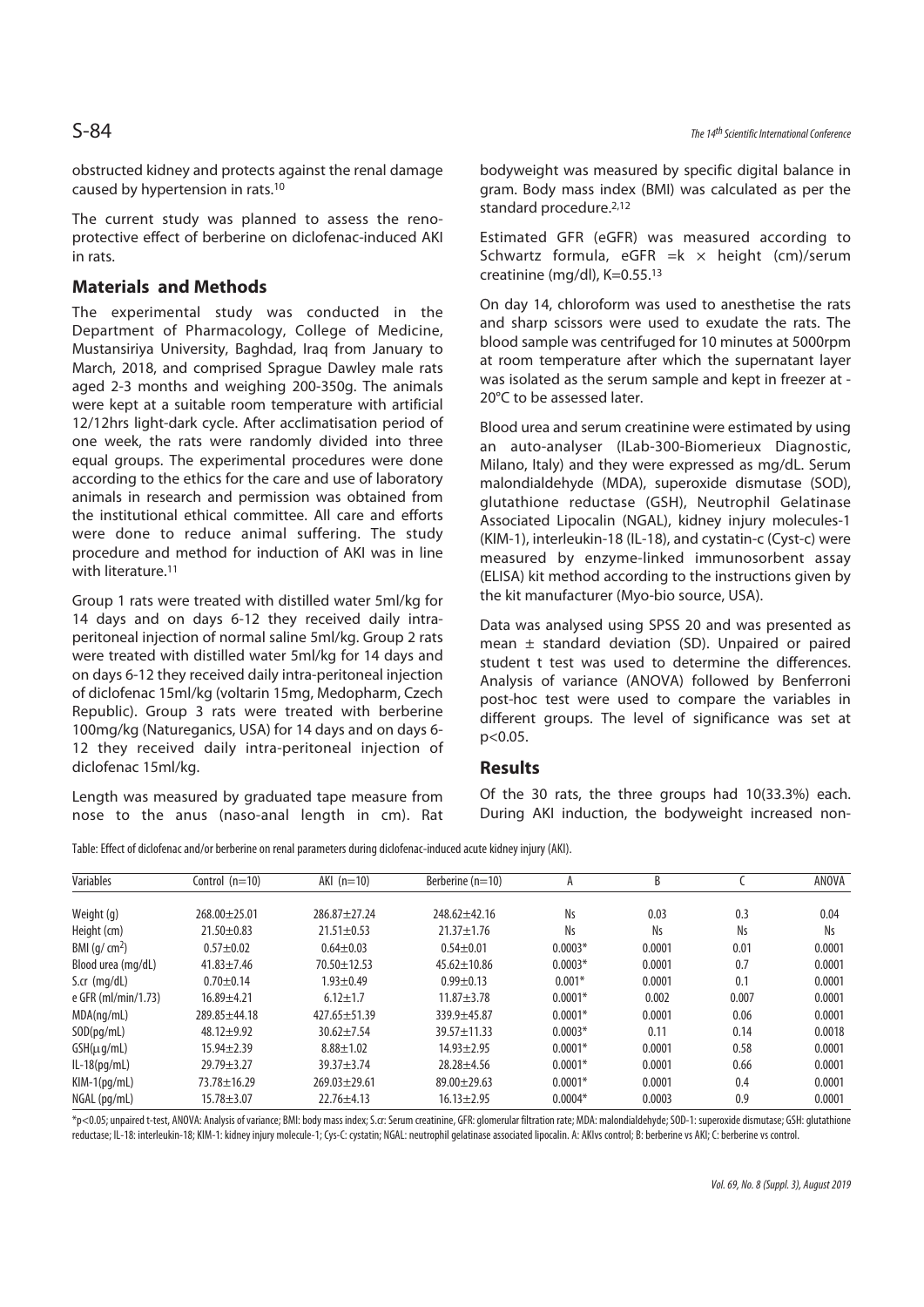

Figure-1: Significant positive correlation of blood urea and serum creatinine with cystatin (Cys-c) serum levels during acute kidneu injury (AKI).



#### controls (p=0.0001 each).

Co-administration of berberine significantly reduced biochemical changes, inflammatory and oxidative stress through the reduction of blood urea, serum creatinine, MDA, IL-18, KIM-1 and NGAL sera levels (p<0.01 each). Besides, berberine improved renal function through the elevation of eGFR compared to the controls (p<0.0001). Also, berberine improved the anti-oxidant potential through elevation of SOD and GSH sera levels significantly compared to the AKI model (Table).

Figure-2: Positive correlation of blood urea with renal tubular injury and pro-inflammatory biomarkers during diclofenacinduced acute kidney injury (AKI).

significantly compared to the controls (p>0.05). BMI increased significantly in the diclofenac group compared to the controls (p=0.0003). Blood urea and serum creatinine were elevated significantly in the diclofenac group compared to the control p<0.01). The estimated eGFR reduced significantly in the diclofenac group (6.12±1.7ml/min/1.73) compared to the controls (16.89±4.21ml/min/1.73 (p=0.0001).

There was significant increase in the MDA serum levels in the diclofenac group compared to the controls (p=0.0001), while both SOD and GSH serum levels were reduced in the diclofenac group compared to the controls (p=0.0.0018). IL-18 and KIM-1 serum levels increased significantly in the diclofenac group compared to the

Cys-c serum levels were elevated during the induction of AKI to 0.0288±0.005ng/ml compared to the controls0.024±0.0005ng/ml

(p=0.018), while berberine significantly reduced Cys-c serum levels to 0.0248±0.001 compared to the AKI model (p=0.02). There was insignificant difference in Cys-c serum level compared to the controls (p=0.05).

During AKI, blood urea and serum creatinine were significantly correlated with Cys-c serum levels (Figure-1). Moreover, high blood urea was significantly correlated with renal tubular injury and pro-inflammatory biomarkers during diclofenac-induced AKI (p<0.05). The correlation of blood urea with KIM-1, NGAL and IL-18 was significant (p<0.05 each) (Figure-2).

#### **Discussion**

The present study illustrated that diclofenac led to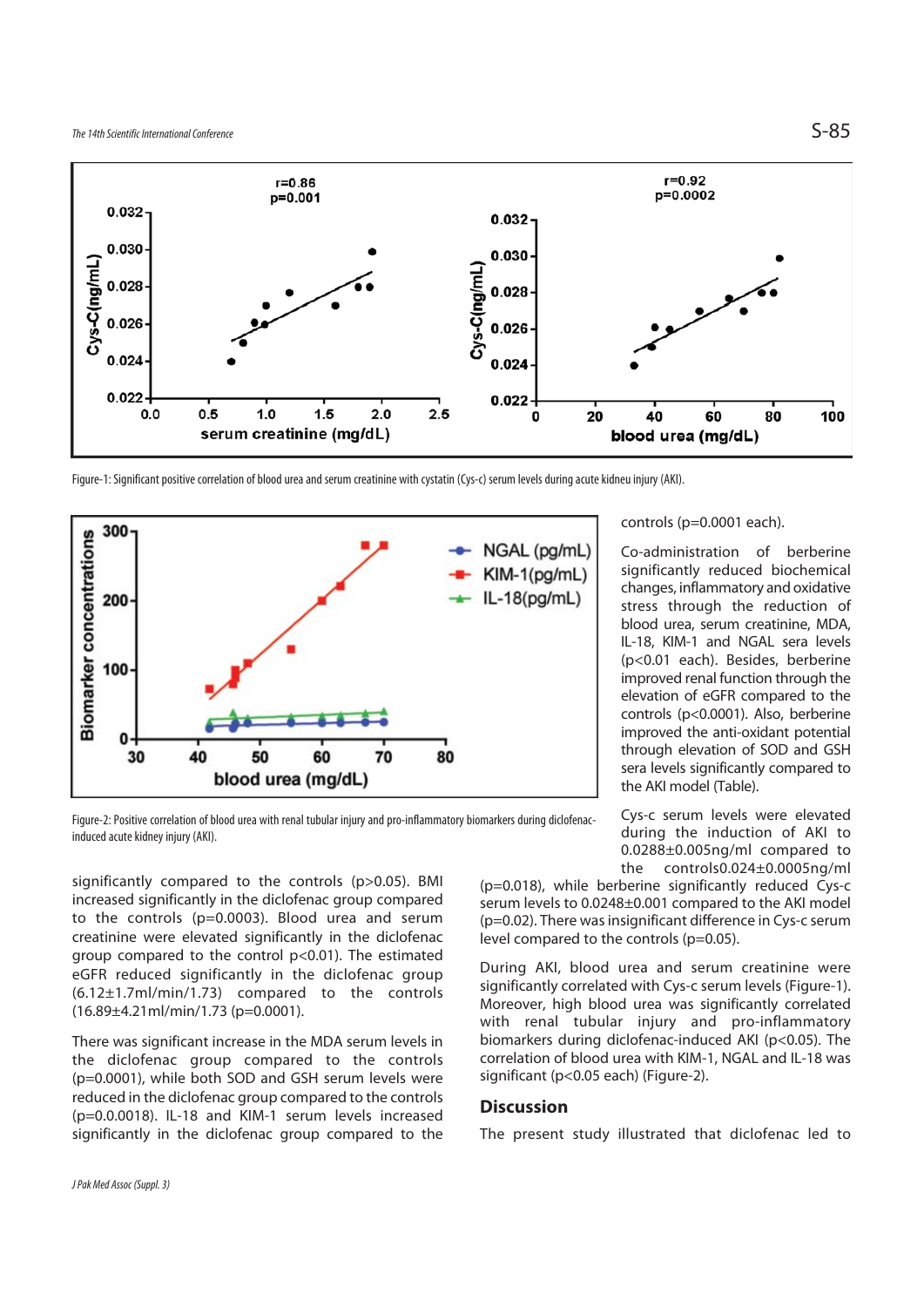significant AKI through elevation of blood urea and serum creatinine compared to the controls in the experimental rats as supported by Alabi et al. study which illustrated that diclofenac leads to significant renal tubular necrosis.14 The induced AKI in the present study also showed significant reduction in eGFR due to the development of acute tubular necrosis and glomerular damage. Tomohiro et al. confirmed that short-term administration of diclofenac leads to acute glomerular damage due to potential inhibition of renal prostaglandins which reduces the renal blood flow and causes renal ischaemia.15

BMI of the experimental rats were high in AKI compared to the controls which was perhaps due to daily bodyweight gain or fluid retention caused by renal damage. Moreover, reduced GFR also takes part in raised BMI via reduction of urine output and development of peripheral oedema as a number of rats developed ascites. An observational study suggested that fluid retention is the main element of AKI.16

Oxidative stress and diminution of anti-oxidant capacity are the chief mechanisms of diclofenac-induced AKI since high doses of diclofenac administration lead to significant lipid peroxidation which reflect through the elevation of MDA serum levels and reduction of SOD.17

Moreover, in diclofenac-induced AKI, the inflammatory process in the renal tissues is increased, so IL-18 serum levels significantly increase within a short period of renal injury18 as revealed in our study. Likewise, diclofenac in the present study increased serum levels of NGAL significantly as NGAL level is correlated with renal tubular damage in diabetic nephropathy.19

Furthermore, KIM-1 was significantly elevated in the present study compared to the controls. Lan et al. confirmed significant elevation of KIM-1in cadmiuminduced AKI. KIM-1 serum levels are elevated during the initiation of AKI as it increases in both serum and urine as it sheds from the renal proximal tubules. KIM-1 serum is significantly correlated with different grades of renal damage in AKI because it is highly sensitive and specific.20

Cys-c is a sensitive biomarker for the detection of acute renal damage as it is more sensitive than blood urea and serum creatinine. Harman et al. confirmed that Cys-c is a surrogate biomarker for AKI and should be incorporated in the estimation of GFR.21 Therefore, Cys-c serum levels in diclofenac-induced AKI of the present study were elevated significantly compared to the controls.

Berberine, when combined with diclofenac, produced significant reduction in the rats' bodyweight and BMI compared to the diclofenac group due to the attenuation of diclofenac-induced nephrotoxicity and amelioration of oedematous status through the improvement of rat GFR, given that berberine improves renal functions with significant protection of renal tubules against diclofenacinduced renal tubules injury.22

In addition, berberine reduced MDA serum levels and improved the endogenous anti-oxidant capacity via elevation of GSH serum levels, as supported by a study which confirmed significant reno-protective effect of berberine against nephrotoxicity in rats due to antioxidant and anti-inflammatory properties.23

Therefore, anti-oxidant effect is the chief mechanism of berberine in the attenuation of diclofenac-induced AKI. Different berberine derivatives have phenolic groups which activate and up-regulate SOD and GSH in a dosedependent manner.24

Berberine attenuates renal injury and inflammation via significant reduction of KIM-1since it plays a potential role in the attenuation of gentamicin-induced nephrotoxicity through the reduction of oxidative and inflammatory pathways.25

Likewise, berberine was successful in the reduction of Cys-c serum levels compared to the diclofenac group which might have been due to significant nephronprotective effect.

In sum, berberine attenuates diclofenac-induced AKI through the inhibition of inflammatory and oxidative stress mediated pathways with potential augmentation of endogenous anti-oxidant capacity.

#### **Conclusions**

Berberine was found to be an effective agent in the attenuation of diclofenac-induced AKI through the modulation of pro-inflammatory and oxidative stress biomarkers.

**Acknowledgment:** We are grateful to Prof. Dr. Sadiq M. Al-Hamash for his great support.

**Disclaimer:** None.

**Conflicts of Interest:** None.

**Source of Funding:** None.

#### **References**

- 1. Al-Kuraishy HM, Al-Gareeb AI, Sadek Al-Naimi MS. Pomegranate attenuates acute gentamicin-induced nephrotoxicity in spraguedawley rats: the potential antioxidant and anti-inflammatory effects. Asian J Pharm Clin Res 2019;12:484-6.
- 2. Al-Kuraishy HM, Al-Gareeb AI, Hussien NR. Betterment of